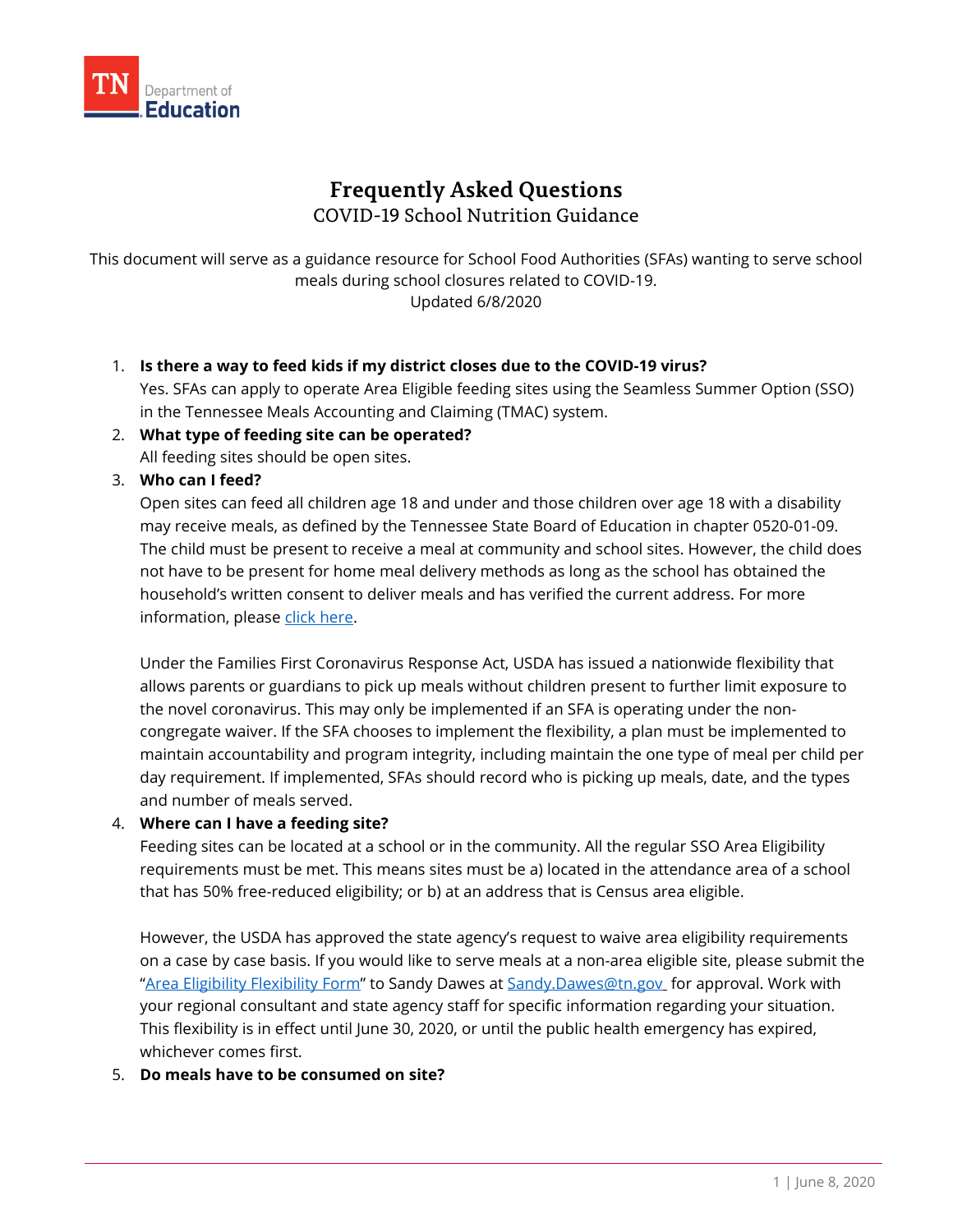

No. The congregate requirement which states food must be consumed on-site has been waived for school closures related to COVID-19, meaning students can leave once they receive a meal.

#### 6. **How many meals can I serve?**

Only one meal type per child per day can be claimed for reimbursement. You will need to estimate the anticipated number of meals each site will serve on the SSO Site Application.

The state agency is **allowing a flexibility** at this time **to provide multiple meals of the same type per child at one time**. This would allow for up to a week's worth of breakfast, for example, to be provided at a single delivery service. It would be considered a best practice to serve no more than 3 meals at a time per meal type in order to help maintain accurate counts and to help any food storage barriers children may face. All state and local food safety requirements must be met during this type of delivery option.

## 7. **What meal counting resources are available?**

An example meal counting sheet titled "Meal Counting Forms for Provisional Schools" is available on the Tennessee Department of Education School Nutrition Program website at [https://www.tn.gov/content/tn/education/snp-resources/snp-meal-counting.html.](https://www.tn.gov/content/tn/education/snp-resources/snp-meal-counting.html)

#### 8. **Are meal counts required for each day or each child for each day?**

Meal counts are required per day. For example, if you provide 3 breakfasts to a child at the breakfast meal service time to cover 3 days, you would count 3 breakfast meals for the day of service.

#### 9. **What combination of meals can I serve?**

Only two meal types can be served at a site during a single day. A site cannot serve both lunch and supper. Possible meal combinations are:

- a. Breakfast and lunch
- b. Breakfast and snack
- c. Breakfast and supper
- d. Lunch and snack

## 10. **What are serving time requirements?**

During school closures due to COVID-19 the state agency has implemented a blanket waiver to absolve the meal time requirements. Therefore, breakfast and lunch may be served simultaneously in order to help reduce social interaction. Therefore, when you submit your site level application with the specified meal service times, the application will serve as your request and approval all in once for waived meal service time requirements. This varies from previous guidance as this not allowable during usual circumstances.

## 11. **What are meal pattern requirements?**

All meal pattern requirements must be met. Since many meals will be served as grab and go without implementing offer versus serve, all daily minimum serving amounts are required. This includes a variety of milk.

All meal pattern requirements are still required. However, if SFAs are experiencing difficulties with food distribution and supply chain issues arise, the USDA has provided nationwide approval for states to locally waive specific meal pattern requirements to support access to nutritious meals. To apply for this waiver, submit the ["COVID-19 Meal Pattern Flexibility Form"](https://www.tn.gov/content/dam/tn/education/health-&-safety/Meal%20Pattern%20Flexibility%20Form%203.26.20.pdf) to Sandy Dawes,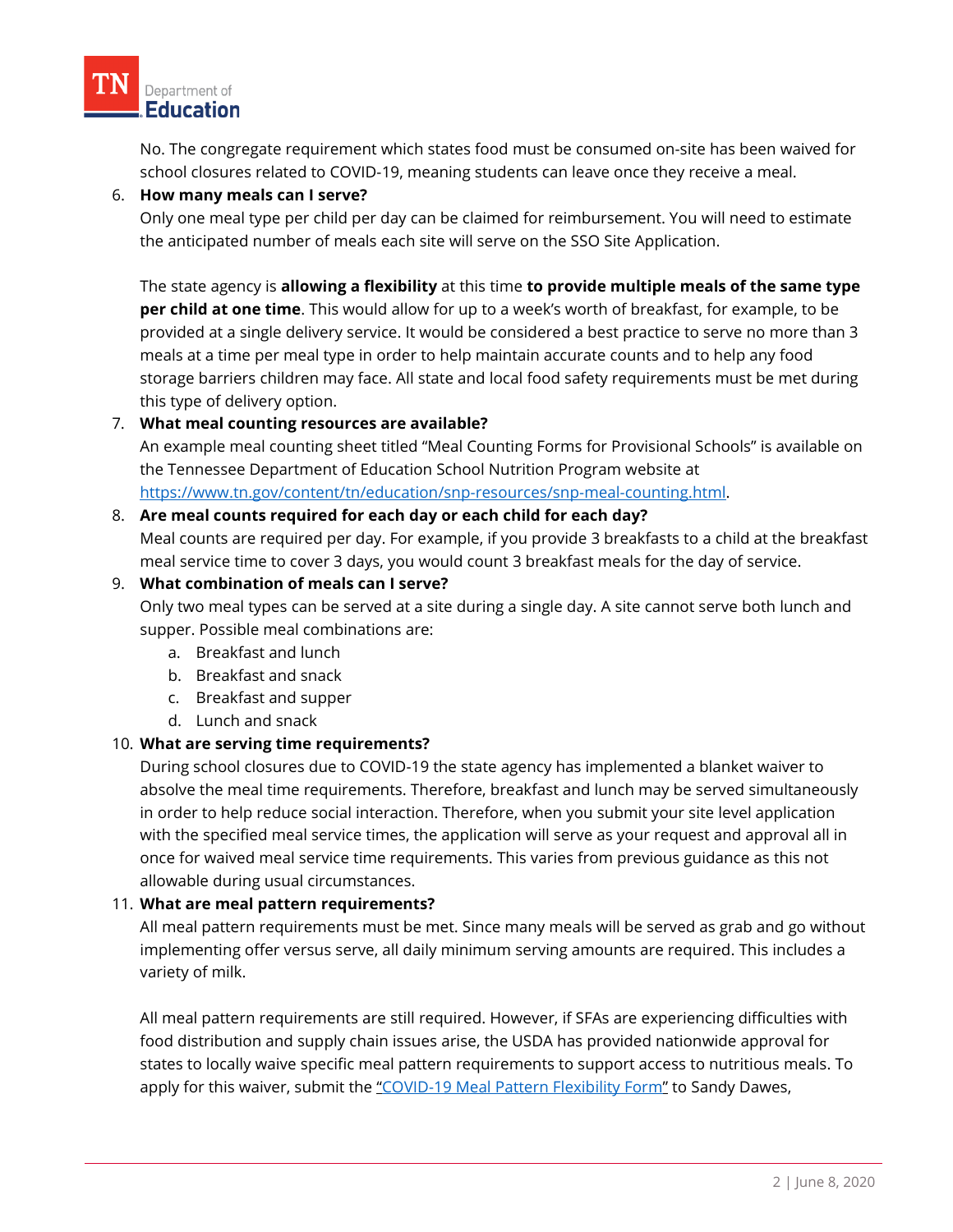[Sandy.Dawes@tn.gov,](mailto:Sandy.Dawes@tn.gov) and cc the school nutrition program regional consultant. All submissions will be reviewed on a case by case basis.

# 12. **Can I purchase food/supplies off-bid to have what is needed to serve emergency meals on short notice?**

Yes, micro and/or small purchasing procedures can be utilized to purchase items that may be needed to implement emergency feeding.

## 13. **Can I implement mobile feeding?**

Yes, however the site at which the children are fed must be area eligible and all other regulations apply. If you are utilizing a bus route to feed children, it is suggested that bus stops are consolidated vs door to door delivery service since each meal service site must be reported. Door to door delivery may be implemented once written consent from each eligible household is obtained. In addition, schools should confirm the household's current contact information and the number of eligible children in the household to ensure the correct number of meals are delivered to the correct location. For additional information regarding how to submit sites in TMAC contact your regional consultant.

## 14. **Who is eligible to receive home delivered meals under SSO?**

Schools operating an open SFSP or SSO site in an area eligible location may deliver meals to all children in their eligible area. Schools operating a closed-enrolled site may enroll children who are certified as eligible for free or reduced price meals, and deliver meals only to the enrolled, eligible children. It is the responsibility of the school to confirm the eligibility of each participating child. All children attending Provision 2, Provision 3, or Community Eligibility Provision (CEP) schools are considered eligible for delivered meals. Be sure to follow [appropriate guidance](https://www.fns.usda.gov/sfsp/covid-19-meal-delivery) for initiating home meal delivery.

## 15. **What are monitoring requirements?**

Each SFA implementing SSO during a closure for COVID-19 is required to monitor one site, at least one time. Monitoring can be documented with the "SFA Monitoring Form" located at this address: [https://www.tn.gov/education/snp-resources/snp-programs.html.](https://www.tn.gov/education/snp-resources/snp-programs.html) This monitoring will not replace monitoring requirements under SSO during summer months.

## 16. **Can I feed kids during spring break?**

Yes, in the case of school closures due to COVID-19, FNS can allow SSO sponsors to claim federal reimbursement for meals served during scheduled spring breaks that were cancelled or postponed due to the unforeseen public health emergency. This varies from previous guidance as this not allowable during usual circumstances.

## 17. **Can I serve meals to adults?**

Meals served to adults cannot be claimed for reimbursement. Adults can purchase meals as they would meals during regular breakfast and lunch service.

# 18. **Will there be special reporting required associated with utilizing the COVID-19 and Unanticipated School Closure waivers?**

Yes. Meals served under a waiver require additional reporting to USDA, therefore the claim for reimbursement is neither sufficient nor timely enough to provide the level of detail needed for required reports. The state agency is required to submit daily reports to FNS detailing the number of schools using the waivers and the number of meals served under the waivers for each meal type. Therefore, each SFA utilizing waivers (feeding at schools during unanticipated closures or in a non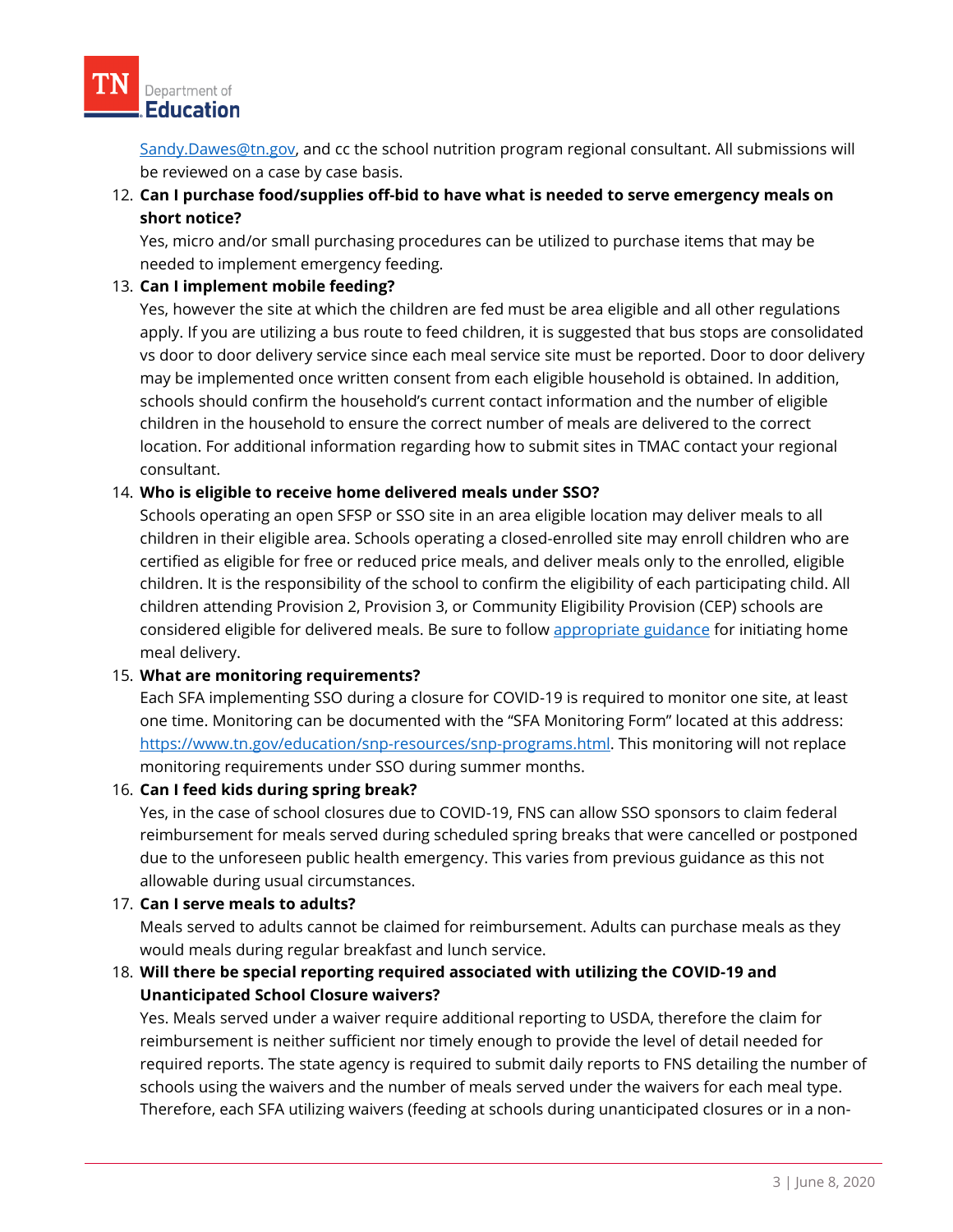congregate manner) will be required to submit that information daily to the state director via email. **The state director will communicate with the SFA deadlines for submitting this information on a daily basis**. Meals served from community (non-school) sites do not require the additional data reporting and thus the claim for reimbursement will suffice.

# 19. **What is my first step to feeding kids if our district shuts down due to COVID-19?** If your district would like to utilize the waiver and operate SSO during closures due to COVID-19, please follow these steps:

- Email the following information to Sandy Dawes, State Director of School Nutrition at [Sandy.Dawes@tn.gov.](mailto:Sandy.Dawes@tn.gov) CC Randa Meade a[t Randa.Meade@tn.gov](mailto:Randa.Meade@tn.gov) and your regional consultant on the email. **See an example/template email at the end of this document. Feel free to copy and paste the template into your email and input relevant information for your district.**
	- o All sites you plan on providing meals;
	- o Type(s) of meal Programs that will be served (NSLP, SBP, Snack, Supper);
	- o Number of students you anticipate serving;
	- o What meal distribution method(s) you will be using for school closures due to COVID-19;
	- $\circ$  Methods you will use to ensure proper operation of the program including meal content, meal counts, food safety, oversight, etc.; and
	- o Methods of communication with families.
- Complete a SSO application in TMAC for each site you want to operate:
	- o Reach out to your regional consultant.
	- o Work with Randa Meade, Office Number (615)-532-0372, or email [Randa.Meade@tn.gov.](mailto:Randa.Meade@tn.gov)

## 20. **Do I need my SSO application to be approved to begin serving meals?**

The SSO application **does not** have to be approved prior to meal service for meals to be claimed for reimbursement in emergency situations. As long as the site is area eligible, anticipate the site being approved for meals to be claimed for reimbursement.

## 21. **Can I operate both SSO and Summer Food Service Program (SFSP)?**

Yes. However, you must operate only one program per site. For example, you could operate SFSP at 10 sites within your district and operate SSO at 5 sites within your district. Also, if you choose to operate SSO at this time due to COVID-19 closures, you may still operate SFSP during the summer months.

## 22. **Can I provide ready to eat (RTE) foods, such as pre-cooked chicken nuggets, in meals?**

Foods that are labeled as fully cooked at the processing plant may be included in meals without heating prior to service. The package **must** state the item has been **"fully cooked"** before it can be provided, and safe heating and handling instructions **must** be included along with the provided food. For more information refer to th[e 2009 Food Code](https://www.fda.gov/food/fda-food-code/food-code-2009) and the Tennessee Department of Health [Food Safety Fact Sheets.](https://www.tn.gov/content/tn/health/health-program-areas/eh/eh-foodlaw.html)

23. **Can I operate the Fresh Fruit and Vegetable Program (FFVP) during the public health emergency?** 

Yes, school districts that are currently FFVP participants may operate the program for those FFVP sites that are currently operating emergency feeding. For specific questions please reach out to MarLea Finch at [MarLea.Finch@tn.gov.](mailto:MarLea.Finch@tn.gov)

## 24. **Coronavirus Aid, Relief, Economic Security (CARES) Act Information:**

a. The state agency received funds for the Child Nutrition Fiscal Year 2020 from USDA. The funds are to be used for paying NSLP, SBP, Special Milk, CACFP, and SFSP claims for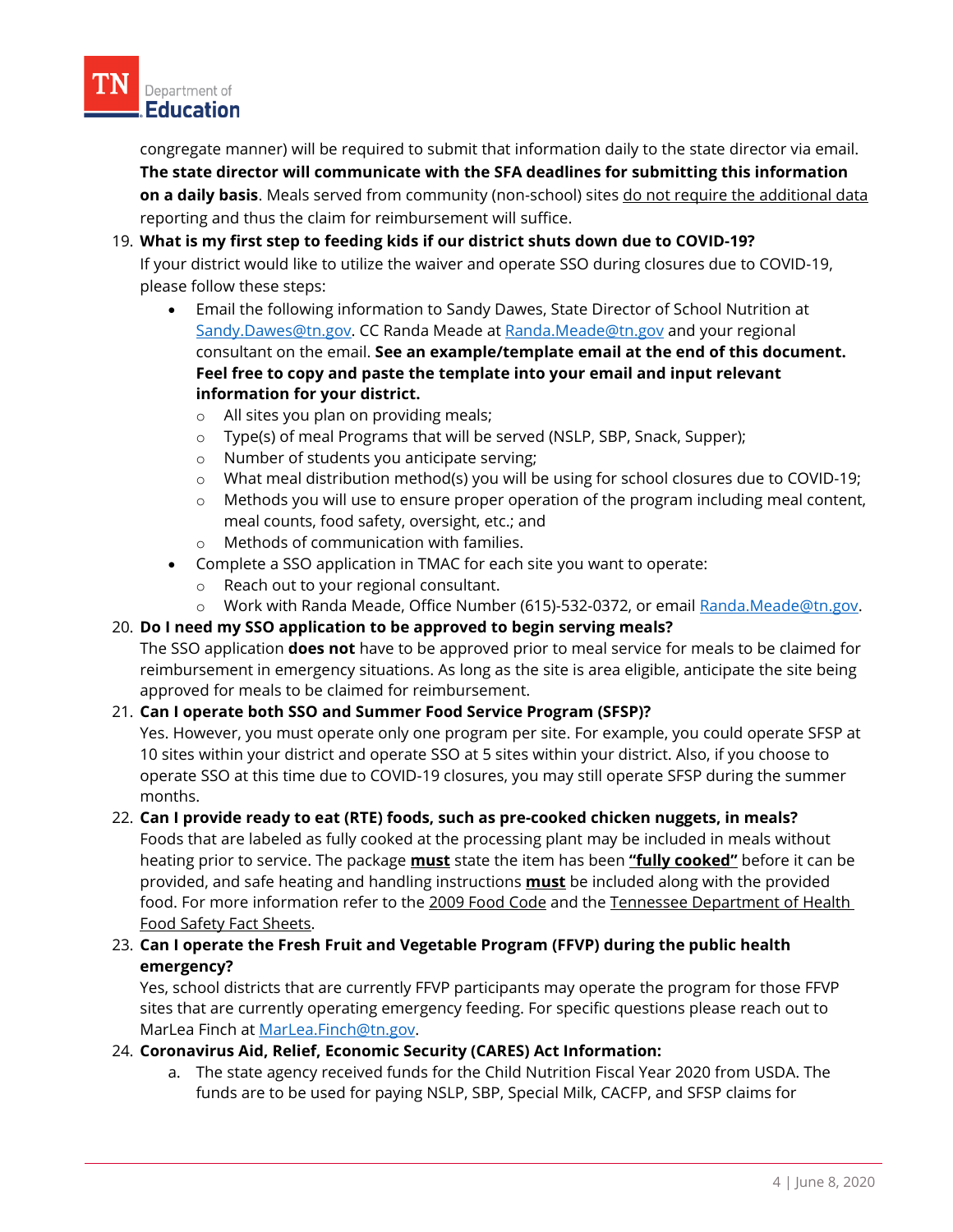

**reimbursement**, starting with March 2020 claims and going forward through September 2020. **These expenses will only be utilized in order to pay reimbursements through the school nutrition programs related to COVID-19.**

- b. Education CARES Act allocations per district can be found [here.](https://www.tn.gov/content/dam/tn/education/health-&-safety/CARES_ACT_District_allocations_w_CARES_Act.pdf) The district must complete an application for consideration.
- 25. **What documentation must an SFA have during an Administrative Review if they are unable to obtain a food safety inspection during the COVID-19 emergency?** Updated 6/8/2020 If an SFA is unable to obtain a food safety inspection because the State or local health department has suspended inspections due to the COVID-19 emergency, an SFA would need documentation (e.g., a letter) from the health department that these inspections have been suspended. If the SFA was unable to obtain a food safety inspection because the SFA is closed, the SFA would just need to show that the SFA was closed and therefore unable to obtain the food safety inspection. Both of these circumstances would be outside of the control of the SFA and therefore would not be held against them during an administrative review.
- 26. **Is the purchase of personal protective equipment or other supplies that are intended to prevent or reduce the spread of COVID-19 an allowable cost?** Updated 6/8/2020 Yes. Personal protective equipment (e.g., gloves and face masks) as well as cleaning and sanitary supplies are allowable costs during the current public health emergency, provided that such purchases are made in support of Child Nutrition Program operations. All purchases must continue to meet the required criteria of being reasonable, allocable, and necessary (refer to 2 CFR 200.404 and 200.405). State agencies are reminded that State Administrative Expense (SAE) funds may not be used for local level purchases of protective equipment, cleaning, or other sanitary supplies.
- 27. **May funds from the nonprofit food service account be used to cover meal delivery costs and/or the purchase of supplies to facilitate non-congregate meal service during the public health emergency?** Updated 6/8/2020

Yes. Expenses related to meal delivery and/or provision of meals in non-congregate settings are allowable costs. However, State and local agencies should note that additional reimbursement is not available for these purposes. Further, all such purchases must continue to meet the required criteria of being reasonable, allocable, and necessary (refer to 2 CFR 200.404 and 200.405). For further information, please refer to COVID-19 Summer Food Service Program (SFSP) and Seamless Summer Option (SSO) Meal Delivery Using Existing Authority, and SP 14-2020, CACFP 08-2020, SFSP 07-2020, Child Nutrition Program Meal Service during Novel Coronavirus Outbreaks: Questions and Answers #3.

28. **May funds from the nonprofit food service account be used to purchase bottled water (as an alternative to water fountains and other on-site options) for non-congregate meals served during the public health emergency?** Updated 6/8/2020

Yes. The purchase of potable bottled water to supplement meals served in non-congregate settings is an allowable cost. For further information, please refer to policy memorandums SP 28- 2011, Water Availability During NSLP Meal Service, CACFP 20-2016 Water Availability in the Child and Adult Care Food Program, and SP 49-2016, CACFP 18-2016, Resources for Making Potable Water Available in Schools and Child Care Facilities. State and local agencies are reminded that milk is expected to be served as part of each reimbursable meal and potable water may not be provided as a substitute for milk.